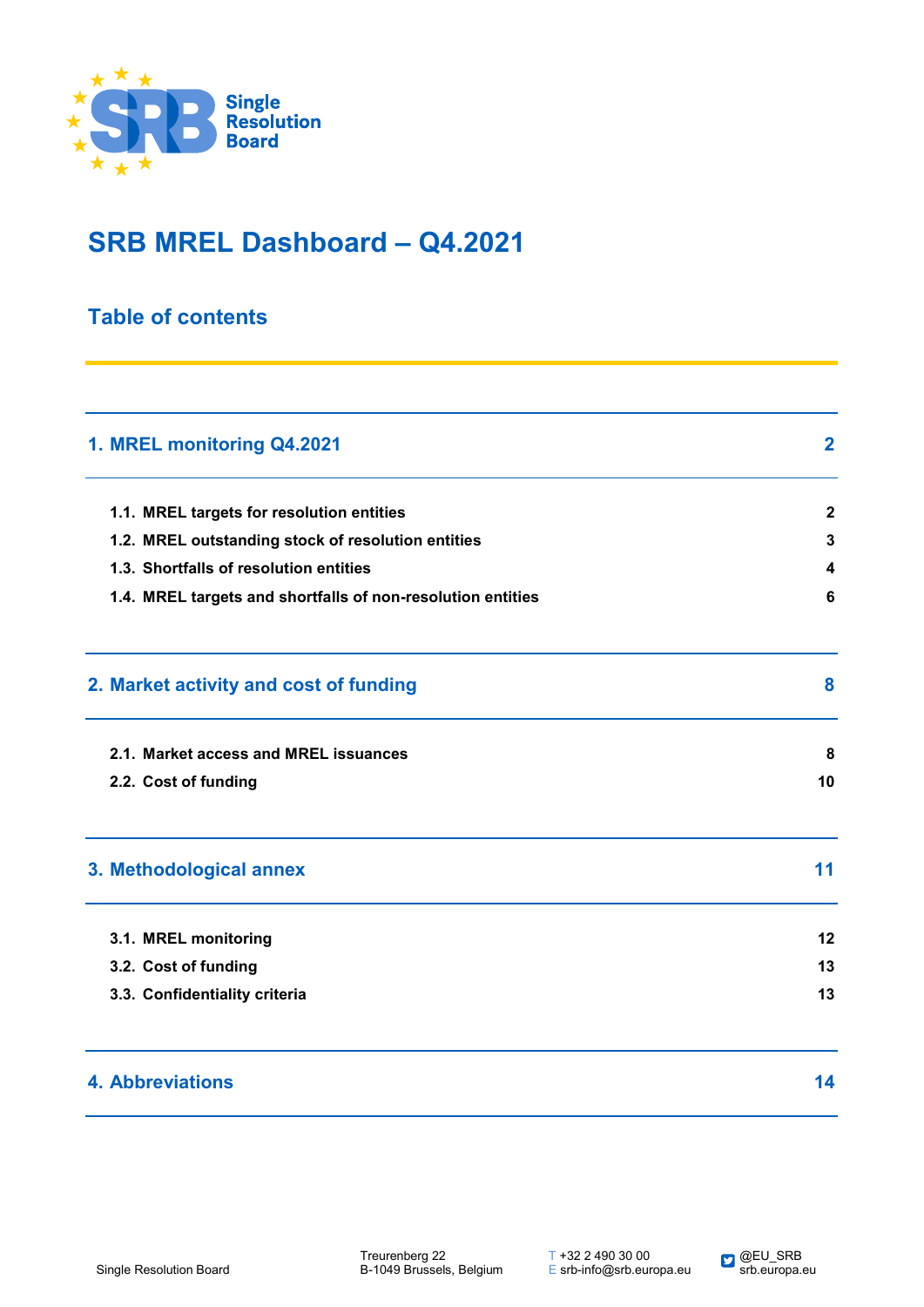

**The minimum requirement for own funds and eligible liabilities (MREL) dashboards are based on bank data reported to the Single Resolution Board (SRB) and cover entities under the SRB's remit**<sup>1</sup>**. The first section of the dashboard focuses on the evolution of MREL targets for resolution entities and nonresolution entities, outstanding stock and shortfalls in Q4.2021. It also includes an overview of gross issuances of MREL instruments during the last quarter. The second section highlights recent developments in the cost of funding**<sup>2</sup>**.**

# **1. MREL monitoring Q4.2021**

## **1.1. MREL targets for resolution entities**

The average MREL final target (2024) for resolution entities under the SRB remit represented 23.02% of the total risk exposure amount (TREA) and 26.20% TREA when considering the combined buffer requirement (CBR) in addition to the risk-based MREL; both growing marginally from Q3.2021 (cf. Chart 1). In absolute terms, the MREL final target reached EUR 1,666 bn (or EUR 1,896 bn when including the CBR), increasing with respect to Q3.2021 by 2.6% (or by 1.7% when considering the CBR)<sup>3</sup>. The average final subordination target including the CBR rose compared to Q3.2021 and amounted to 18.99% TREA**4**. In absolute values, the final subordination target including the CBR stood at EUR 1,374 bn, increasing from the previous quarter by 9.1%**5**. The overall increasing trend in the level of MREL requirements reported in the quarter was mostly driven by the annual recalibration of MREL requirements**<sup>6</sup>** as well as by the increase of the sample of entities and to a minor extent by the evolution of banks' balance sheet. The average MREL binding intermediate target (2022) stood at 21.50% TREA (or 24.97% TREA when including the CBR) and 17.16% TREA for the subordination target including the CBR**7**. All remained broadly stable.

-

**<sup>1</sup>** The scope is detailed in the methodological annex.

**<sup>2</sup>** This publication is based on the templates received as per the Commission Implementing Regulation (EU) 2021/763, COREP templates, the SRB proprietary database built upon quarterly and annual reporting received from banks under the SRB remit and SRB staff computations (cf. methodological annex for further details). The data in this publication is provided for information purposes only. This document shall neither be binding nor construed as constituting a commitment by the SRB on how it will exercise its tasks and shall be without prejudice to any stance that the SRB may take with respect to the subject of this publication. The SRB shall not be held liable for any use of the data therein.

**<sup>3</sup>** When considering the same sample of banks, the MREL target rose by 1.6% (or by 0.8%) over the quarter.

**<sup>4</sup>** The average subordinated target is calculated over the full sample. When considering only the banks with a MREL subordination target, the average target including the CBR was equal to 20.98%.

**<sup>5</sup>** When considering the same sample of banks, the subordinated MREL target including CBR increased by 8.2% over the quarter.

**<sup>6</sup>** Q4.2021 Dashboard is based on the targets set in the 2021 Resolution Planning Cycle (RPC).

**<sup>7</sup>** A reduced sample for average intermediate targets was considered.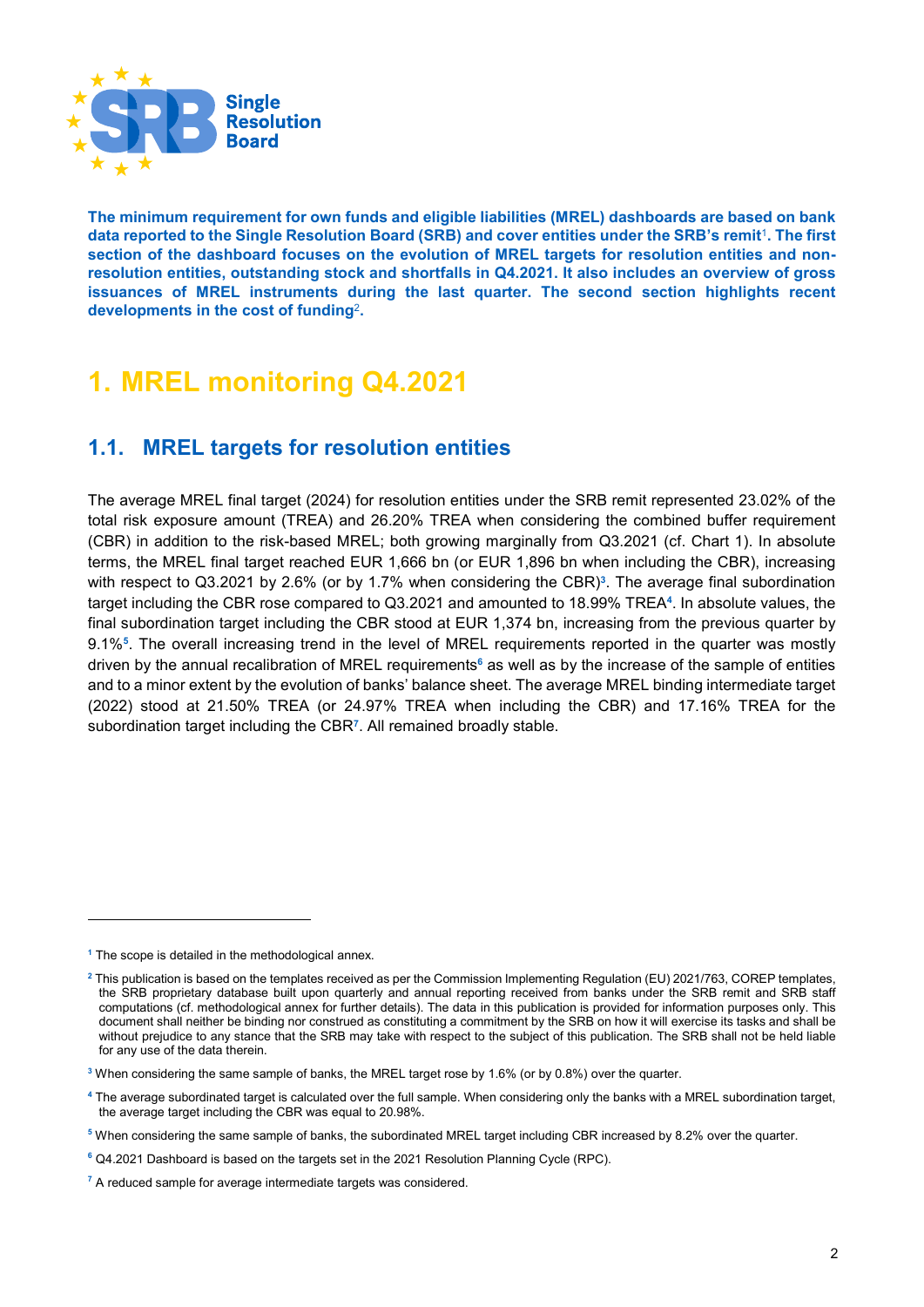

-



#### **Chart 1: MREL final target (of which subordination8) for resolution entities, % TREA**<sup>9</sup>

\*The blue dash symbol represents the MREL target in case the MREL target is lower than the MREL subordination target including the CBR (i.e. for DE).

#### **1.2. MREL outstanding stock of resolution entities**

The stock of MREL eligible liabilities and own funds reached 31.56% TREA, increasing over the quarter as well as from Q4.2020 (+0.6% TREA and +0.4% TREA**10**, respectively, cf. Chart 2). The corresponding absolute value of the MREL outstanding stock was equal to EUR 2,284 bn, increasing over the quarter (+ 2.9% or + EUR 65.2bn) and year-on-year (+ 7.2% or + EUR 152.6 bn)**11**. The subordinated liabilities and own funds rose steadily during the year 2021 and amounted to EUR 1,924 bn (corresponding to 26.59% TREA) in December 2021. Indeed, in absolute amount, the subordinated capacity grew by 3.2% (or + EUR 59.6 bn) over the quarter and by 9.8% (or + EUR 171.5bn**12**) year-on-year.

**<sup>8</sup>** The specific level of subordination targets varies across countries and is driven by a variety of factors, in particular: (i) the risk density, (ii) the share of Pillar 1 banks and (iii) NCWO risk and adjustments. As a result, some banks - such as those in CY, GR and SI - are not subject to subordination requirements.

**<sup>9</sup>** As a result of the evolution of scope in the 2021 RPC, SI is now represented by three institutions. Consequently, starting from Q4.2021 figures for the country are presented on charts and tables across the Dashboard. For the previous quarters, the country was grouped as "Other".

**<sup>10</sup>** When considering the same sample of banks, the increase of the stock of MREL eligible liabilities and own funds was equal to 0.4% TREA and 0.4% TREA, respectively.

**<sup>11</sup>** When considering the same sample of banks, the stock of MREL eligible liabilities and own funds rose by 1.5% (or +EUR 33.0 bn) over the quarter and by 2.7% (or +EUR 58.3 bn) year-on-year.

**<sup>12</sup>** When considering the same sample of banks, the subordinated capacity rose by 1.9% or EUR 35.9 bn over the quarter and by 5.3% or EUR 92.6 bn.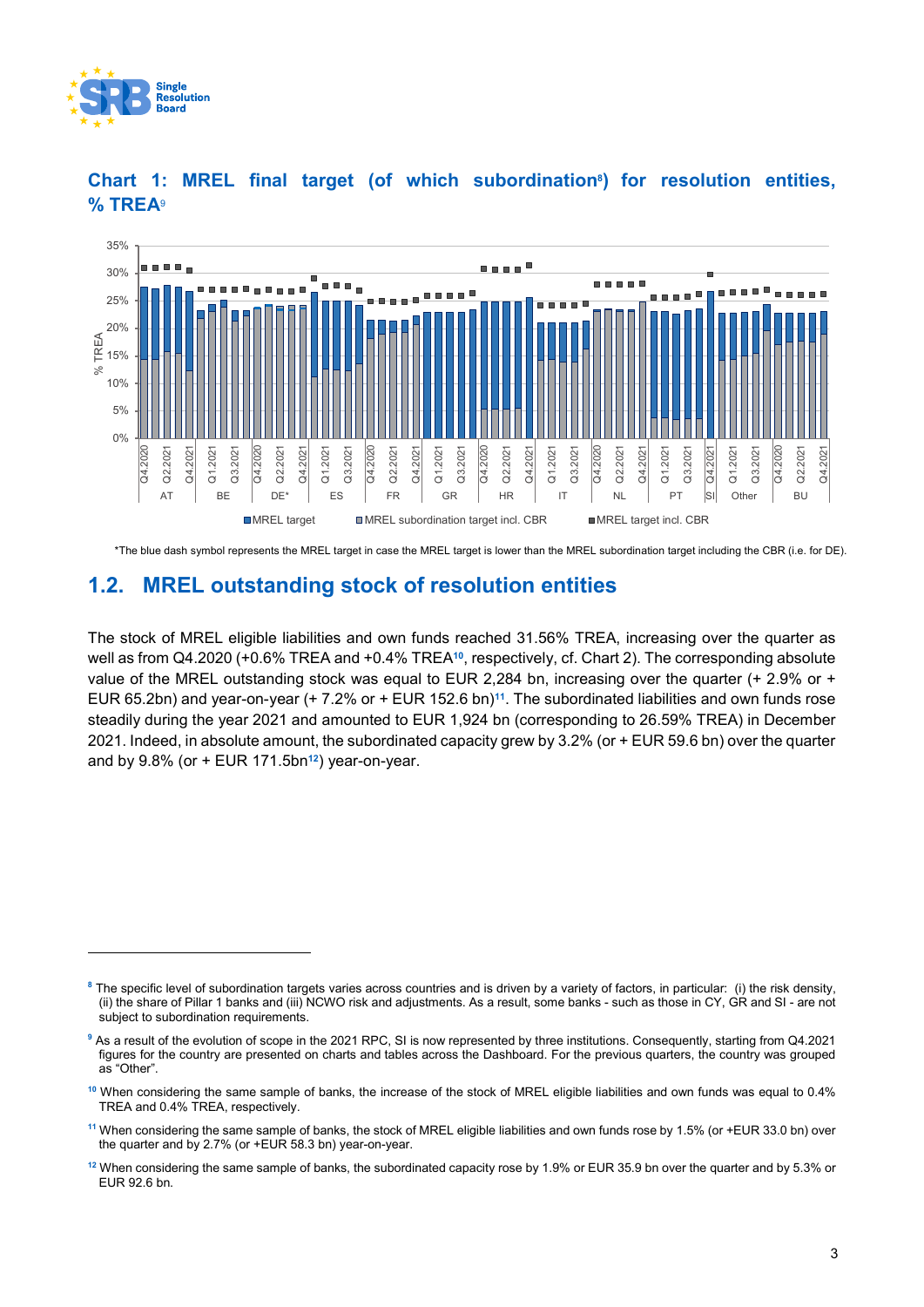

-



#### **Chart 2: MREL eligible liabilities (of which subordinated) and own funds of resolution entities, % TREA**

## **1.3. Shortfalls of resolution entities**

The MREL shortfall against the final 2024 targets**<sup>13</sup>** continued decreasing over the quarter, yet at a slightly slower pace, reaching the value of EUR 16.6 bn, corresponding to 0.23% TREA (or EUR 32.6 bn and 0.45% TREA when considering the CBR). Compared to Q3.2021 the shortfall in absolute value reduced by 11.6% or EUR 2.2 bn (by 4.9% or EUR 1.7bn when considering the CBR**14**). Year-on-year, the reduction of the overall shortfall in absolute value was equal to 16.1% or EUR 3.2 bn (18.2% or EUR 7.2bn when considering the CBR**15**).

In line with the trend observed in Q3.2021, about a quarter of resolution entities in scope registered a shortfall against their final MREL targets and around 40% of the sample when including the CBR. Non-Pillar 1 banks remained the entities with the highest proportion of the overall shortfall (including the CBR) although their share in the overall shortfall decreased over the quarter to 61.1% of the total from 71.5% in Q3.2021. The share of Top Tier banks was equal to 35.2% of the overall shortfall while the shortfall attributed to Other Pillar 1 banks amounted to 3.7% of the total. None of G-SIIs reported a shortfall during the reporting period.

The subordination shortfall including the CBR amounted to EUR 8.9 bn in the reporting quarter (corresponding to 0.12% TREA), increasing by EUR 7.4 bn over the quarter and by EUR 6.2 bn**<sup>16</sup>** from Q4.2020. Such an increase can be attributed, among other factors, to higher recalibrated subordination requirements (cf. section on MREL targets) not yet mirrored by a proportional increase in the MREL subordinated capacity (cf. Charts 3, 4 and Table 1).

**<sup>13</sup>** For some entities, the transition period ends in 2025-2026, in line with the legislation.

**<sup>14</sup>** When considering the same sample of banks, the decrease over the quarter was equal to 12.0% or EUR 2.3 bn (6.2% or EUR 2.1 bn when considering the CBR).

**<sup>15</sup>** When considering the same sample of banks, the decrease year-on-year was equal to 21.2% TREA or EUR 4.2 bn (by 23.9% or EUR 9.5 bn when including the CBR).

**<sup>16</sup>** When considering the same sample of banks, the subordination shortfall increased by EUR 7.4 bn over the quarter and by EUR 5.2 bn year-on-year.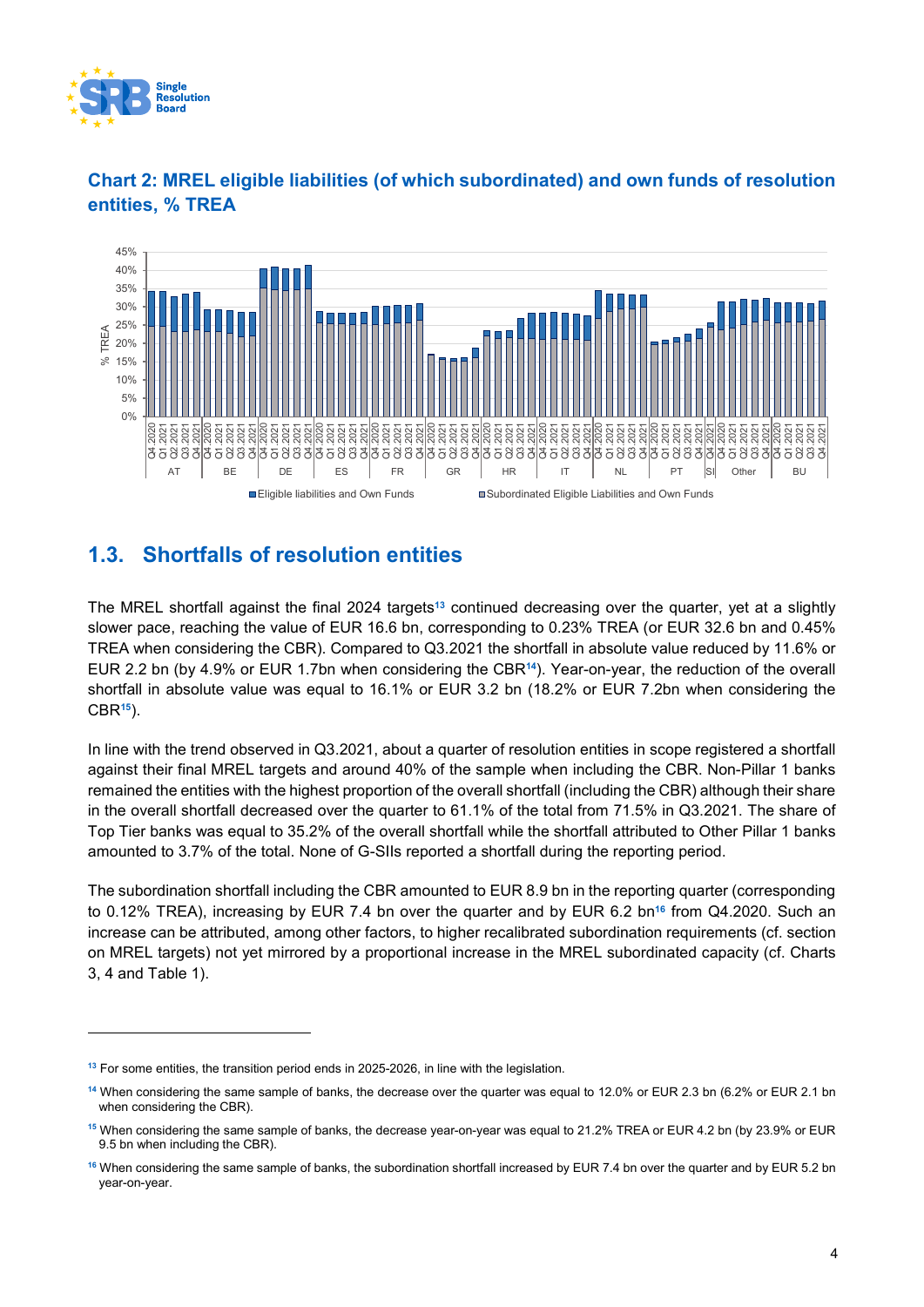

With respect to the intermediate MREL targets including CBR, nearly all resolution and non-resolution entities were compliant at the end of 2021. The SRB is strictly monitoring the very few shortfall cases.







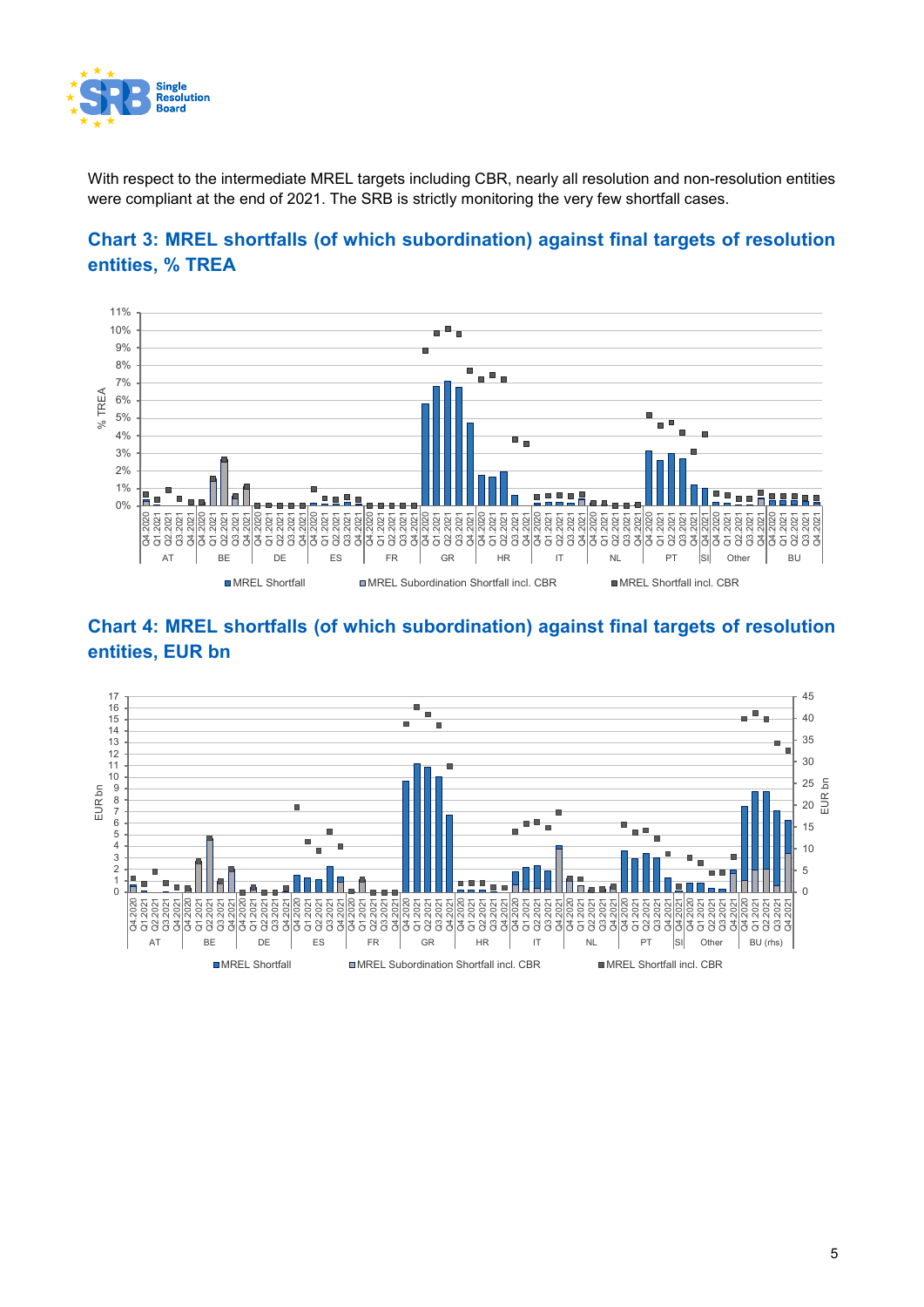

-

| Country   | <b>MREL</b> target<br>incl. CBR | <b>MREL</b><br>subordination<br>target incl. CBR | Outstanding Amount<br>at 31/12/2021 |        | Gross issuances<br>during Q4.2021 |       | Net issuances<br>during Q4.2021 |          | <b>MREL Shortfall incl. CBR</b> |          | <b>Subordination</b><br>Shortfall incl. CBR |       |
|-----------|---------------------------------|--------------------------------------------------|-------------------------------------|--------|-----------------------------------|-------|---------------------------------|----------|---------------------------------|----------|---------------------------------------------|-------|
|           | %TREA                           | %TREA                                            | EUR mn                              | %TREA  | EUR mn                            | %TREA | EUR mn                          | %TREA    | EUR mn                          | %TREA    | EUR <sub>mn</sub>                           | %TREA |
| AT        | 30.43%                          | 12.26%                                           | 66,876                              | 34.01% | .816                              | 0.92% | 1,394                           | 0.71%    | 443                             | 0.23%    |                                             | 0.00% |
| <b>BE</b> | 27.12%                          | 22.33%                                           | 51,536                              | 28.57% | .438                              | 0.80% | 827                             | 0.46%    | 2,024                           | 1.12%    | 2.024                                       | 1.12% |
| DE        | 27.08%                          | 24.17%                                           | 413.031                             | 41.43% | 16.486                            | .65%  | 4.668                           | 0.47%    | 385                             | 0.04%    |                                             | 0.00% |
| ES        | 26.89%                          | 13.52%                                           | 293,531                             | 28.62% | 6,961                             | 0.68% | 2,089                           | 0.20%    | 4,000                           | 0.39%    | 939                                         | 0.09% |
| <b>FR</b> | 25.13%                          | 20.78%                                           | 775,050                             | 30.91% | 19.476                            | 0.78% | 17,891                          | 0.71%    |                                 | $0.00\%$ |                                             | 0.00% |
| GR        | 26.41%                          | $0.00\%$                                         | 26,516                              | 18.69% | 940                               | 0.66% | 2,611                           | 1.84%    | 10,966                          | 7.73%    |                                             | 0.00% |
| <b>HR</b> | 31.48%                          | 0.00%                                            | 3.148                               | 28.23% | 196                               | 1.76% | 168                             | 1.51%    | 394                             | 3.53%    |                                             | 0.00% |
| IT        | 24.53%                          | 16.34%                                           | 276,937                             | 27.70% | 2,504                             | 0.25% | $-4,633$                        | $-0.46%$ | 6,929                           | 0.69%    | 3.771                                       | 0.38% |
| <b>NL</b> | 28.17%                          | 24.85%                                           | 218,880                             | 33.34% | 7.066                             | 1.08% | 4,857                           | 0.74%    | 525                             | 0.08%    | 525                                         | 0.08% |
| PT        | 26.24%                          | 3.70%                                            | 25,638                              | 23.92% | .170                              | 1.09% | 424                             | 0.40%    | 3,344                           | 3.12%    |                                             | 0.00% |
| $SI^*$    | 29.81%                          | 0.00%                                            | 3,177                               | 25.69% | 58                                | 0.47% | N/A                             | N/A      | 509                             | 4.12%    |                                             | 0.00% |
| Other     | 26.99%                          | 19.58%                                           | 129.711                             | 32.37% | 2,829                             | 0.71% | 2,670                           | 0.67%    | 3.112                           | 0.78%    | 1.672                                       | 0.42% |
| <b>BU</b> | 26.20%                          | 18.99%                                           | 2,284,029                           | 31.56% | 60.942                            | 0.84% | 33,042                          | 0.46%    | 32,631                          | 0.45%    | 8,931                                       | 0.12% |

#### **Table 1. Q4.2021 key MREL metrics for resolution entities**<sup>17</sup>

\*The country data is presented only when there are at least three institutions in the same country. However, in Q3.2021, SI was represented by only two institutions and, consequently, the figure of Net issuances between two quarters was not provided for the country.

## **1.4. MREL targets and shortfalls of non-resolution entities**

The MREL final target (2024) for non-resolution entities in scope amounted to EUR 440.0 bn (or EUR 490.9 bn when including the CBR) in the reporting quarter, corresponding to 21.22% TREA (or 23.68% TREA when including the CBR, cf. Chart 5). In absolute amounts, the final target rose by 6.7% or EUR 27.7 bn (by 7.2% or EUR 32.8 bn when including the CBR)**18**, mostly due to the expansion of internal MREL scope in the course of 2021 RPC. The average MREL intermediate target (2022) including the CBR remained broadly stable compared to the previous quarter and accounted for 21.3% TREA (or EUR 420.5 bn).

The MREL shortfall against final targets halved with respect to Q3.2021, in both absolute and relative terms, amounting to 0.65% TREA or EUR 13.5 bn (or 1.06% TREA and EUR 22.0 bn when considering the CBR, cf. Charts 6 and 7). Around a quarter of entities in scope registered a shortfall against their final MREL targets and the share increases to 40% when considering the CBR.

**<sup>17</sup>** Net issuances are calculated as the difference between the outstanding amount in Q4.2021 and Q3.2021 considering the same sample of banks.

**<sup>18</sup>** When considering the same sample of banks, the final MREL target rose by 0.9% or EUR 3.5 bn (by 1.3% or EUR 6.0 bn when including the CBR) over the quarter.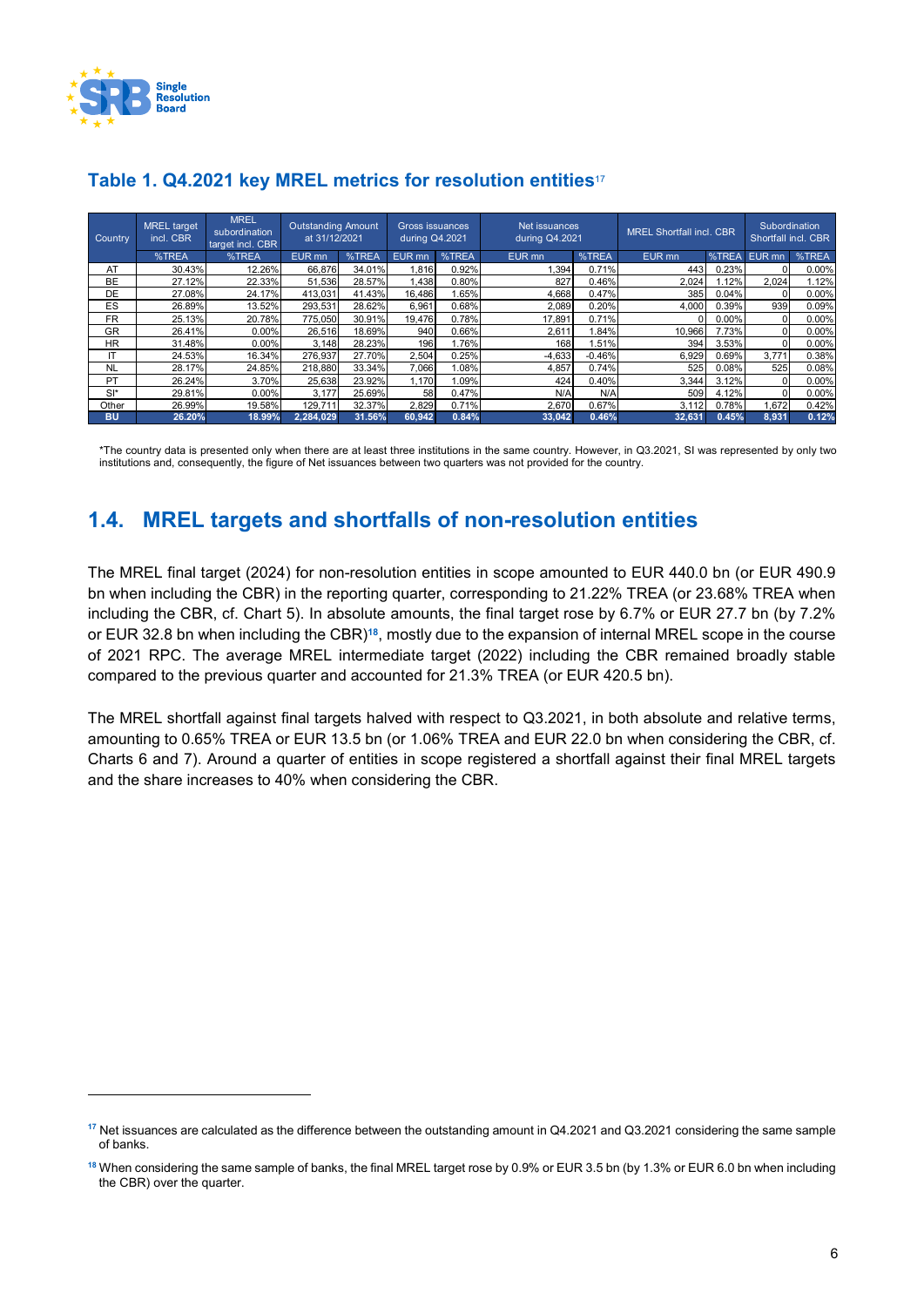



#### **Chart 5: MREL final target for non-resolution entities, % TREA**







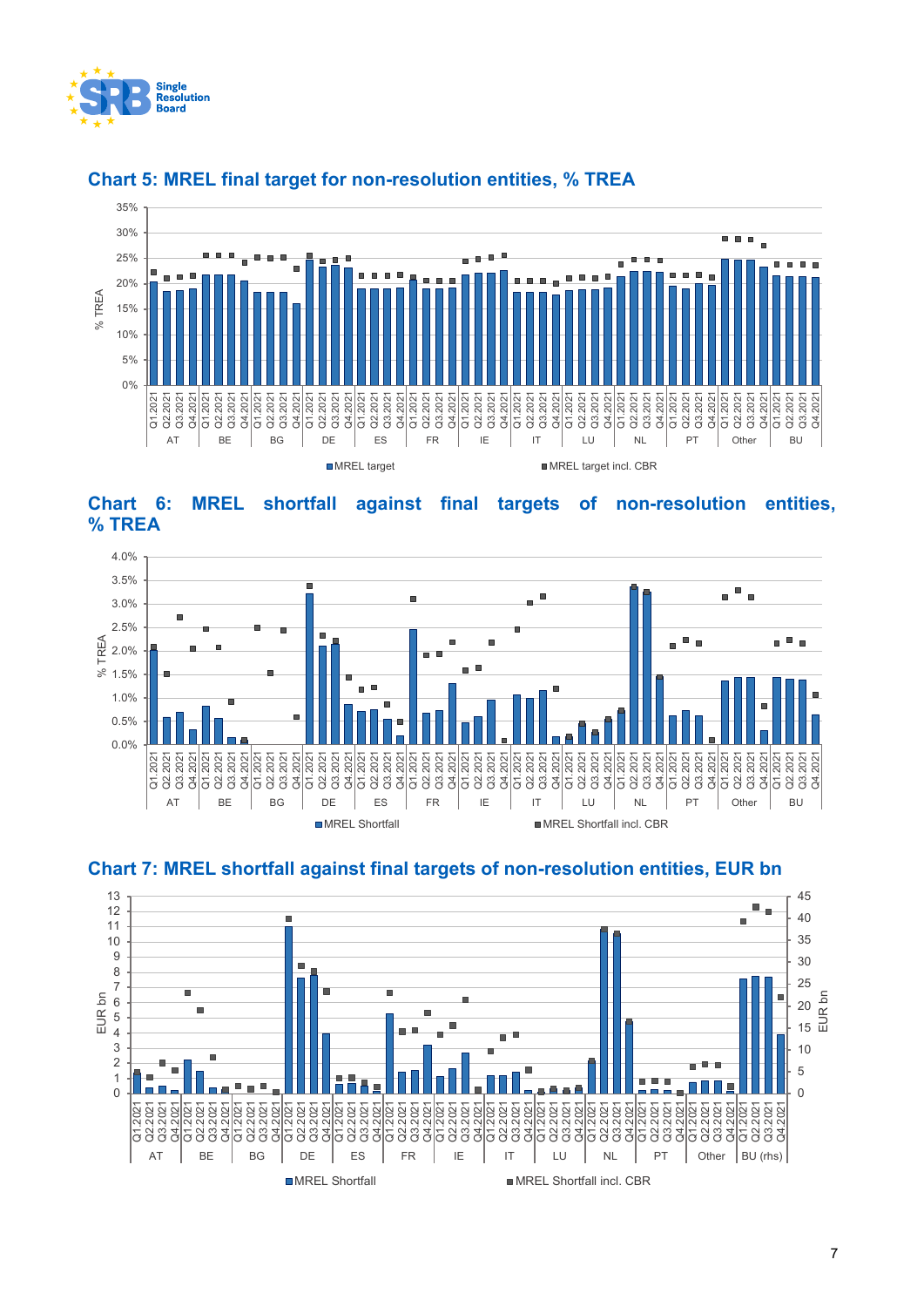

# **2. Market activity and cost of funding**

## **2.1. Market access and MREL issuances**

Despite uncertainty over the inflation and rates outlook, activity in primary unsecured funding markets resumed strongly in the first three weeks of 2022, when the volume of issuances was in the upper bound of the 2015- 2019 issuance corridor (cf. Chart 8). By contrast, the deteriorating funding market conditions and seasonality factors underlie a low issuance activity of bank bonds in the last week of January and in the first three weeks of February. The issuance activity stopped with the outbreak of the war in Ukraine in the last week of February and at the beginning of March. The volume of issuances increased in the second half of the month, amid improving market sentiment, despite the uncertainty deriving from the war.

#### **Chart 8: Gross bond issuances volume of Banking Union banks (weeks start on Wednesdays and end on Tuesdays)**



Source: Dealogic, SRB computations

Overall, banks under the SRB remit issued EUR 60.9 bn of MREL eligible instruments, increasing by 42.1% or EUR 18.0 bn compared to Q3.2021 and by 37.0% or EUR 16.5 bn compared to Q4.2020 (cf. Charts 9, 11. The average MREL issuance in percentage of TREA rose from the previous quarter up to 0.8% TREA (cf. Chart 10), with some banks recording in Q4.2021 the strongest issuance activity over the year 2021. The approaching deadline to meet MREL binding intermediate target (1 January 2022), among others, motivated the elevated issuance activity, particularly from less frequent issuers.

On a yearly perspective, the total issuance amount in the year 2021 was equal to EUR 249.17, in reduction with respect to the previous two years (by 9.5% from year 2020 and by 18.5% from year 2019). In line with the patterns observed in the previous years, the issuance activity was more pronounced in the first half of the year (EUR 145.33 bn) compared to the second half (EUR 103.84 bn), although overall, during the latter the activity was higher compared to the previous two years.

Issuers' preference was mostly on senior non-preferred liabilities and senior bonds in the reporting quarter, accounting respectively for 32% and 31% of total issuances (cf. Chart 11). Issuance volume of Tier 2 instruments more than tripled compared to Q3.2021, accounting overall for 19% of total issuances. Similar to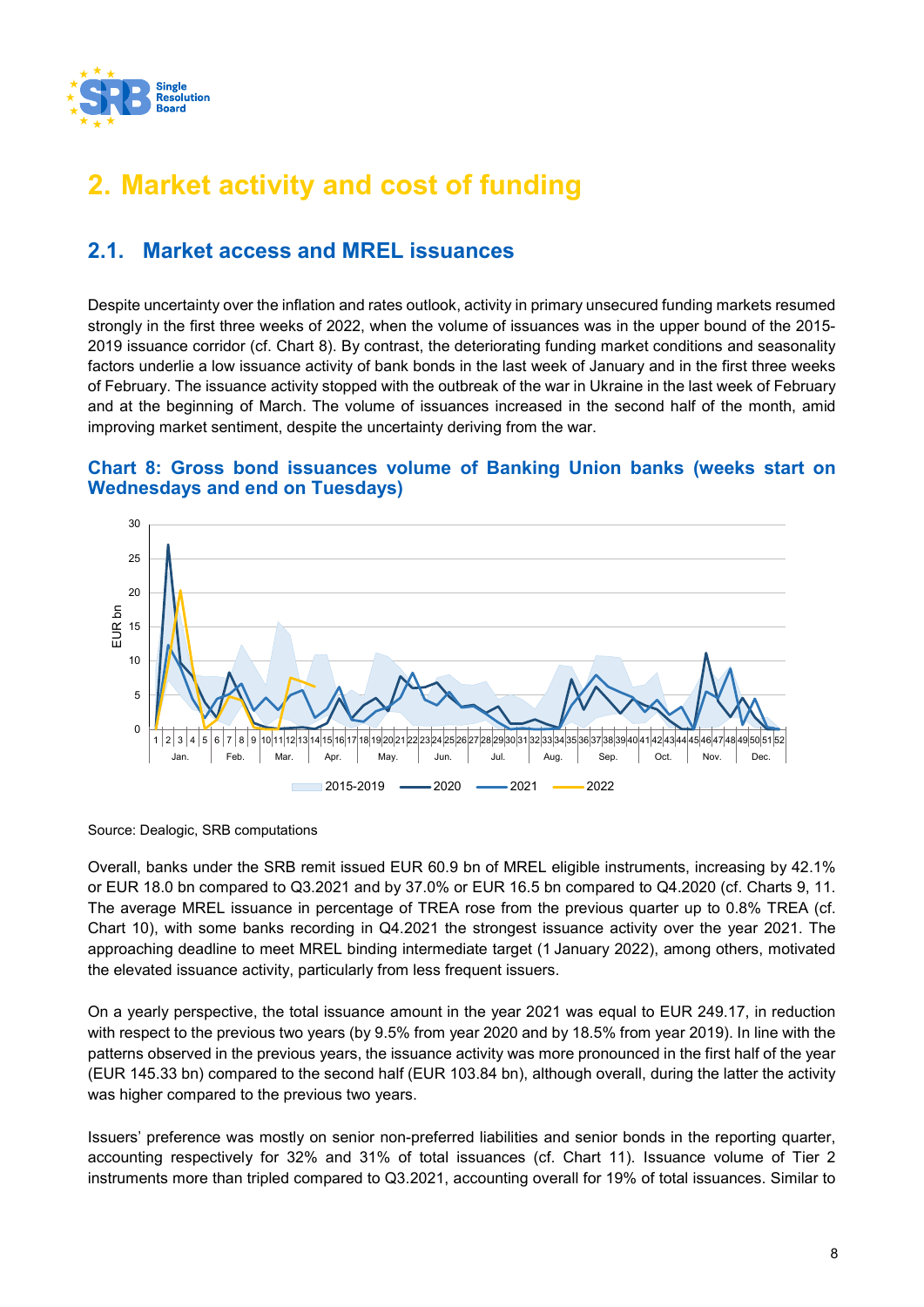

Q3.2021, shares of Top Tier banks and G-SIIs over total issuances were almost the same and accounted respectively for 44.5% and 43.0% of the total. Issuances from banks with total assets below EUR 100 bn (i.e. Other Pillar 1 and non-Pillar 1 banks) accounted for 12.5% of total issuances.



#### **Chart 9: MREL gross issuances by country, EUR bn**



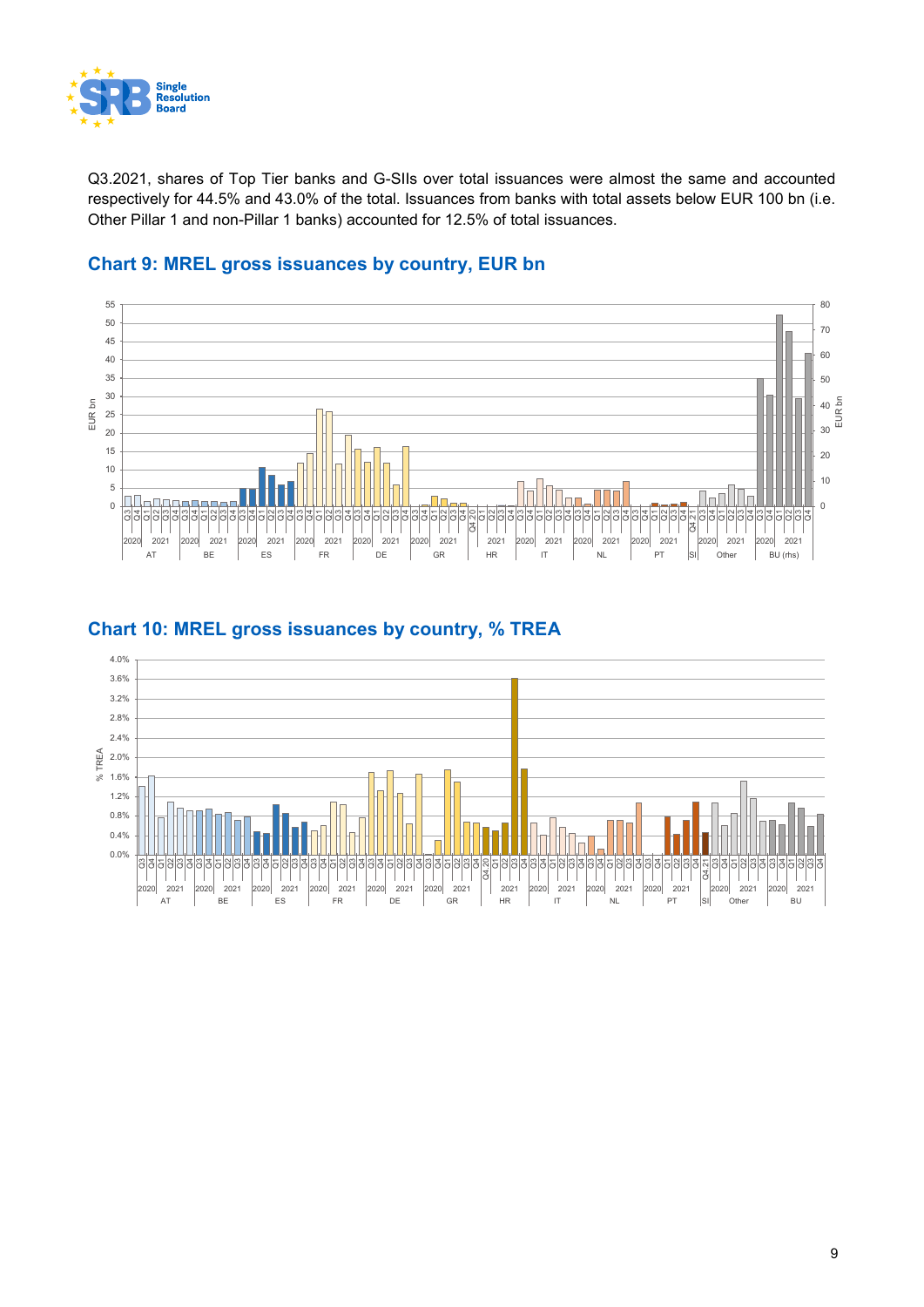



#### **Chart 11: MREL gross issuances by type of instrument, EUR bn**

#### **2.2. Cost of funding**

During Q1.2022, the financial markets were negatively impacted by concerns on inflationary pressures and rising geopolitical risks, energy and oil prices, which caused a volatile and uncertain market environment. In the first weeks of March, the iTraxx indices reached their highest levels since May 2020. At the end of March, the market conditions became more stable and the indices decreased slightly, although remaining above 2021 levels (cf. Chart 12).



#### **Chart 12: Cost of funding (iTraxx Europe Financials)**

Source: Bloomberg Finance L.P., SRB computations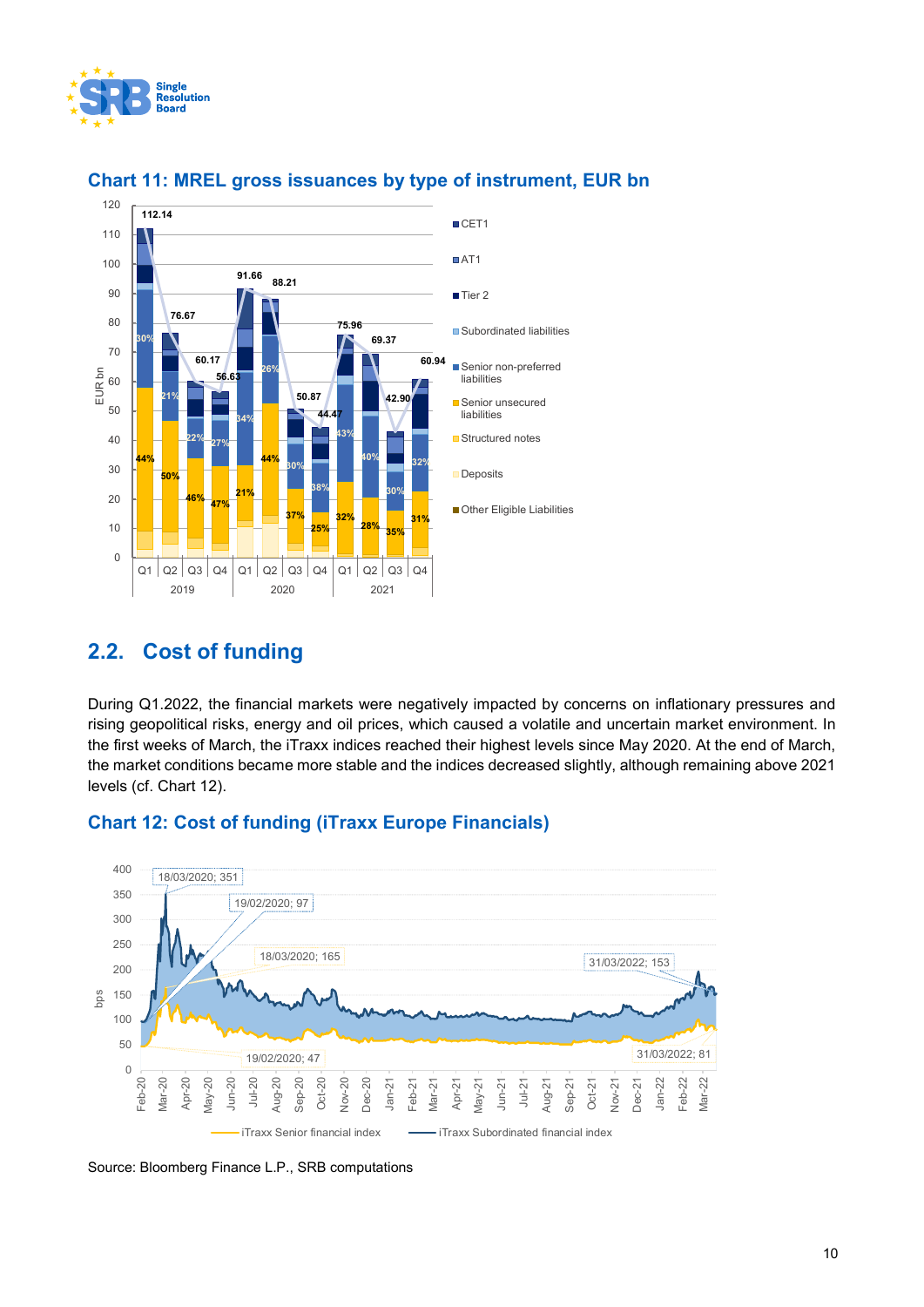

# **3. Methodological annex**

| <b>Section</b>         | <b>Sample</b>                                                                                                                                                                                                                                                                                                                                                                                                                                                                                                                                                                             | <b>Reference</b><br><b>Date</b>      | <b>Data Sources</b>                                                                                                     |
|------------------------|-------------------------------------------------------------------------------------------------------------------------------------------------------------------------------------------------------------------------------------------------------------------------------------------------------------------------------------------------------------------------------------------------------------------------------------------------------------------------------------------------------------------------------------------------------------------------------------------|--------------------------------------|-------------------------------------------------------------------------------------------------------------------------|
| <b>MREL</b> monitoring | <b>MREL aggregates</b><br>Resolution groups under<br>the SRB remit for which an<br>external MREL target was<br>set (or is about to be set) in<br>2021 RPC, excluding<br>groups whose preferred<br>strategy is liquidation.<br>Non-resolution entities<br>under the SRB remit for<br>which an internal MREL<br>target was set (or is about<br>to be set) in 2021 RPC,<br>excluding entities<br>earmarked for liquidation.<br>The sample of non-<br>resolution entities for a<br>country consists of<br>subsidiaries of national and<br>foreign banking groups<br>domiciled in the country. | Q4.2020 - Q4.2021<br>Q1.2021-Q4.2021 | MREL quarterly data collection,<br><b>Additional Liability Report</b><br>$(ALR)$ ,<br>COREP and<br>CIR MREL_TLAC report |
|                        | <b>Issuances</b><br>Resolution groups under the<br>SRB remit at each<br>reference date (according<br>the applicable legislation),<br>excluding groups whose<br>preferred strategy is<br>liquidation.                                                                                                                                                                                                                                                                                                                                                                                      | Q1.2019 - Q4.2021                    | MREL quarterly data collection                                                                                          |
| Cost of funding        |                                                                                                                                                                                                                                                                                                                                                                                                                                                                                                                                                                                           | Until Q1.2022                        | Bloomberg Finance L.P.,<br>Dealogic                                                                                     |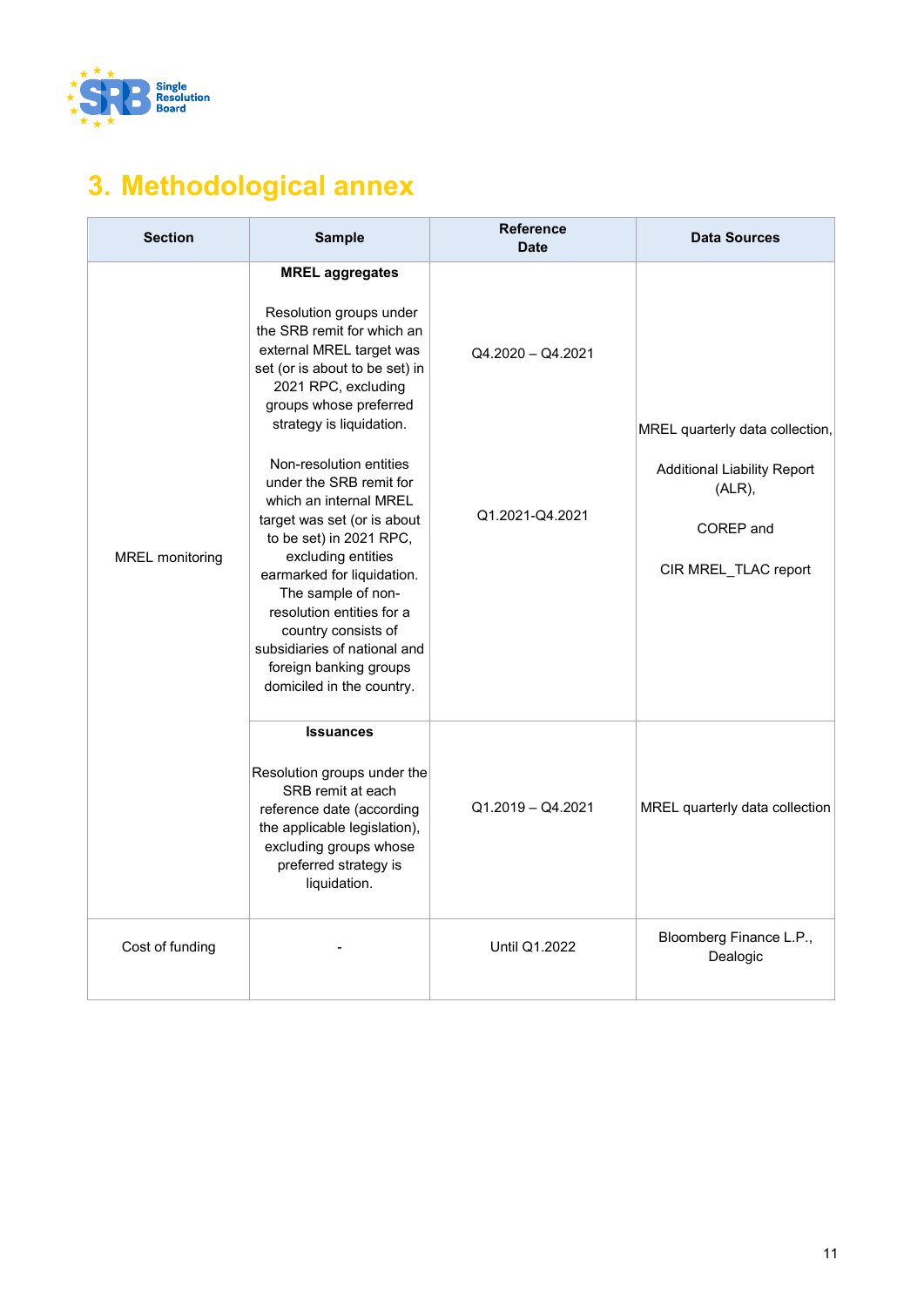

| <b>Country</b> |                         | <b>Number of Resolution groups</b> | <b>Number of Non-Resolution entities</b> |                         |                         |
|----------------|-------------------------|------------------------------------|------------------------------------------|-------------------------|-------------------------|
|                | Q4.2020                 | Q3.2021                            | Q4.2021                                  | Q3.2021                 | Q4.2021                 |
| AT             | 6                       | 6                                  | 6                                        | 14                      | 14                      |
| <b>BE</b>      | 3                       | 3                                  | 3                                        | $\,6\,$                 | 6                       |
| <b>BG</b>      | $\mathbf{1}$            | 1                                  | 1                                        | $\overline{\mathbf{4}}$ | $\overline{\mathbf{4}}$ |
| <b>CY</b>      | $\overline{c}$          | $\overline{c}$                     | $\overline{c}$                           | $\overline{2}$          | $\overline{c}$          |
| DE             | 8                       | 8                                  | 12                                       | 13                      | 15                      |
| EE             | 1                       | 1                                  | 1                                        | $\overline{2}$          | $\overline{2}$          |
| ES             | 8                       | 10                                 | 10                                       | 3                       | 3                       |
| F1             | $\overline{c}$          | $\overline{c}$                     | $\overline{c}$                           | $\overline{2}$          | $\overline{2}$          |
| <b>FR</b>      | $\,6$                   | $\,6$                              | 6                                        | $\boldsymbol{9}$        | 11                      |
| <b>GR</b>      | $\overline{\mathbf{4}}$ | $\overline{\mathbf{4}}$            | 4                                        | $\blacksquare$          | $\blacksquare$          |
| HR             | 3                       | 3                                  | 3                                        | $\overline{c}$          | $\overline{c}$          |
| IE             | $\overline{c}$          | $\overline{2}$                     | $\overline{c}$                           | 11                      | 11                      |
| IT             | 10                      | 10                                 | 11                                       | 10                      | 16                      |
| LT             | $\mathbf{1}$            | 1                                  | 1                                        | $\overline{c}$          | $\overline{c}$          |
| LU             | $\overline{2}$          | $\overline{c}$                     | $\overline{2}$                           | $6\phantom{a}$          | $\overline{5}$          |
| LV             | 1                       | 1                                  | 1                                        | $\overline{c}$          | $\overline{c}$          |
| MT             | $\mathbf{1}$            | 1                                  | 1                                        | $\mathbf{1}$            | $\mathbf{1}$            |
| <b>NL</b>      | $\overline{4}$          | $\overline{4}$                     | 4                                        | $\overline{4}$          | $\overline{\mathbf{4}}$ |
| PT             | $\overline{4}$          | $\overline{4}$                     | 4                                        | $\overline{4}$          | $\overline{4}$          |
| SI             | $\overline{c}$          | $\overline{c}$                     | 3                                        | $\overline{2}$          | $\overline{2}$          |
| SK             | $\overline{2}$          | $\overline{2}$                     | $\overline{2}$                           | $\overline{2}$          | $\overline{2}$          |
| <b>BU</b>      | 73                      | 75                                 | 81                                       | 101                     | 110                     |

#### **3.1. MREL monitoring**

The targets considered in the analysis are external (for resolution entities) and internal (for non-resolution entities) binding MREL targets (expressed as % TREA and % LRE) set by the SRB under the 2020 and 2021 RPCs as per official decisions. For resolution entities that started to be in the situation referred to in Article 12d (4) or (5) SRMR in 2021, the analysis considers the MREL targets applicable after the three years period as per Article 12k (4) SRMR. In order to maintain the consistent sample for all the graphs and calculations, the subordination target takes the value of zero for the entities with no subordination requirement. To obtain targets in EUR amounts, the targets set in the MREL decisions are multiplied by TREA and LRE at the respective date. The most stringent targets in EUR amounts are then expressed as percentages of TREA. Aggregated external MREL targets (% TREA) are the weighted average of targets of resolution entities in the same country. Aggregated internal MREL targets (% TREA) are the weighted average of targets of non-resolution entities in the same country. The CBR used in addition to the risk-based MREL is the CBR reported at each reference date.

MREL outstanding stock is calculated over the sample of banks (resolution entities) described in the table above.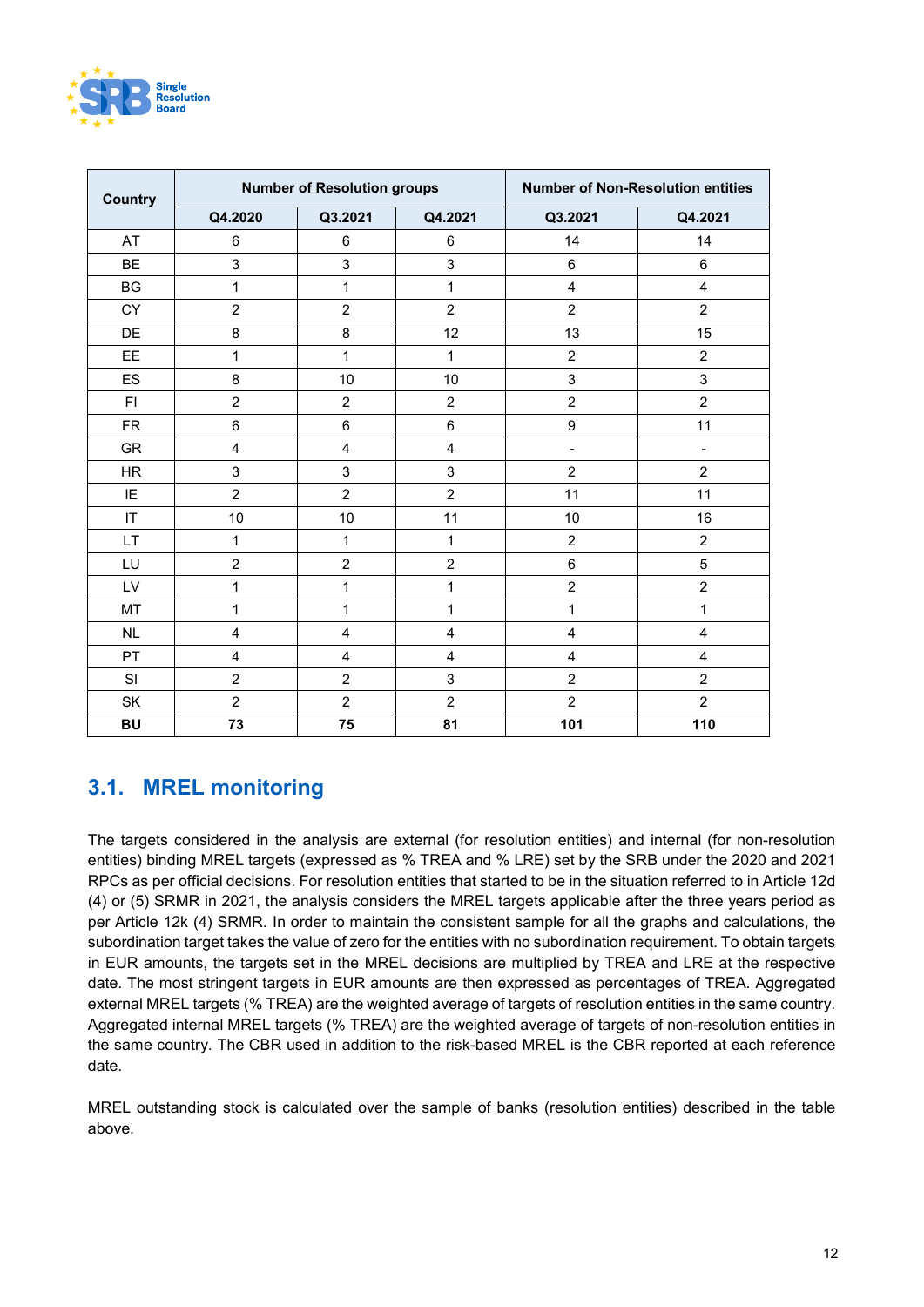

For resolution entities, MREL shortfalls and subordination shortfalls are calculated considering the binding MREL and subordination targets. MREL and subordination shortfalls are calculated with respect to the most stringent between the TREA-based target (including the CBR on top) and the LRE-based target. MREL and subordination shortfalls (% TREA) are the weighted average of shortfalls of resolution entities in the same country. The average MREL shortfall (excluding and including the CBR) is calculated as the ratio between the aggregated shortfall and the aggregated TREA of all the resolution entities in scope. The results may be subject to changes in case of banks' resubmission of relevant reports.

For non-resolution entities, MREL shortfalls are calculated considering the binding MREL targets. MREL shortfalls are calculated with respect to the most stringent between the TREA-based target (including the CBR on top) and the LRE-based target. MREL shortfalls (% TREA) are the weighted average of shortfalls of nonresolution entities in the same country. The average MREL shortfall (excluding and including the CBR) is calculated as the ratio between the aggregated shortfall and the aggregated TREA of all the non-resolution entities in scope. The results may be subject to changes in case of banks' resubmission of relevant reports.

Between Q1.2019 and Q4.2020, MREL issuances are reported under BRRD1 framework, while from Q1.2021 data are reported under BRRD2 framework. Due to the evolution of scope of entities under the SRB remit, the sample of bank may vary across reporting quarters. Therefore, the comparisons across quarters should be taken as indicative due to the different reporting framework and the different samples. The net issuances presented in Table 1 are calculated as the difference between the level of MREL outstanding stocks in the current quarter-end and in the previous quarter-end, based on a common sample of banks.

## **3.2. Cost of funding**

The chart on cost of funding plots the iTraxx subordinated financial index (ticker ITRXEUE Curncy, 5y daily) and the iTraxx senior financial index (ticker ITRXESE Curncy, 5y daily), from Bloomberg. The iTraxx financials indexes are standardised credit derivatives used to hedge credit risk. Each index is composed of 25 investment-grade entities from the European financial sector.

## **3.3. Confidentiality criteria**

Country data is presented only when there are at least three institutions in the same country. Countries that do not meet this criterion have been grouped and labelled in the charts and the table as "Other".